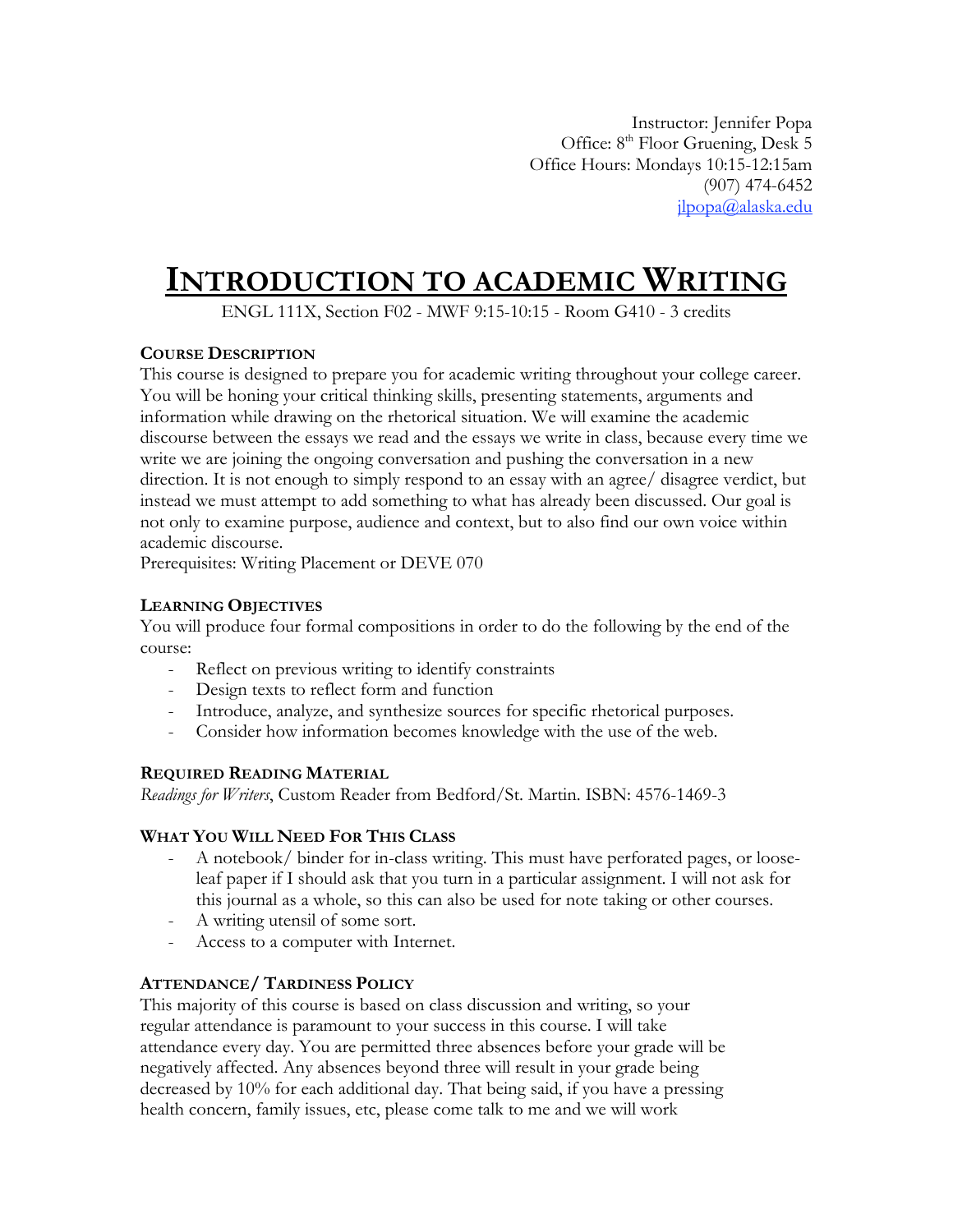something out. If you know you have an unavoidable absence, please let me know before the missed class rather than later. In addition, if you are tardy three times, this equals one absence. **If you have a flawless record of attendance, I will add 2% to your final grade at the end of the semester.**

## **CLASS PARTICIPATION/ BEHAVIOR**

During class you are expected to take part in class discussion, activities and writing. Please come prepared to each class, so that you can earn full participation points. We will be discussing a wide variety of topics and you are encouraged to express your opinions. It goes without saying that when engaged in discussion that you're expected to be courteous with your classmates. This requires listening, not interrupting and treating the opinion expressed with respect.

# **CLASS BLOG AND PERSONAL BLOG**

In addition to accessing a class blog (www.engl111-crn74869.blogspot.com) you will be asked to create a personal blog for use in this class. We will go through the various options for blog hosting (blogger, wordpress, etc) and a blog tutorial on the first day of class. Once the blog is created, you will publish reading responses and various assignments. These will be read and commented on by me, and a link to your blog will be added to the class blog homepage. You are not required to use your real name when creating this blog, and no formal essays will be published here. In addition, the date a post is due requires that it be published online no later than midnight of the due date.

If you anticipate that you'll have a problem regularly accessing the Internet during this course, or feel challenged by the use of technology, please see me immediately.

# **READING RESPONSE POSTS**

Several times over the semester you will be asked to write and publish a reading response on your personal blog. You will select one or more of the readings assigned during that particular week of class and write a short analysis (500 words). These responses are not intended for the sake of summary or reporting whether you liked the reading or not. I will be looking for critical thinking, interest and creativity applied to the approach of subject matter and/or relevant analysis of evidence. This space is yours for expressing your ideas, thoughts, realizations, findings, questions, etc. in these assignments.

#### **FORMAL ESSAYS**

All papers must be formatted in the MLA style. They should be typed, double spaced, oneinch margins, 12 point font and printed on 8.5x11" paper. To count toward page length, you must fill ¾ of the page, but if a paper is supposed to be 3-4 pages you need AT LEAST 3 pages. Works cited pages do not count toward page length. Your name, class name, assignment and date must be typed in the top left corner with page numbers in the top right corner. Please staple all work before submitting, and while we do write our reading responses on our blogs these essays must be printed and submitted in class as I will not accept these via email. For more information, refer to the "MLA" section in *A Writer's Reference* or (http://owl.english.purdue.edu/owl/resource/747/01/). Papers are due in class on the date assigned. Late papers will lose points, more specifically, for each day the paper is late there will be a loss of 10% to the paper's overall grade. If an "A" grade is earned and it is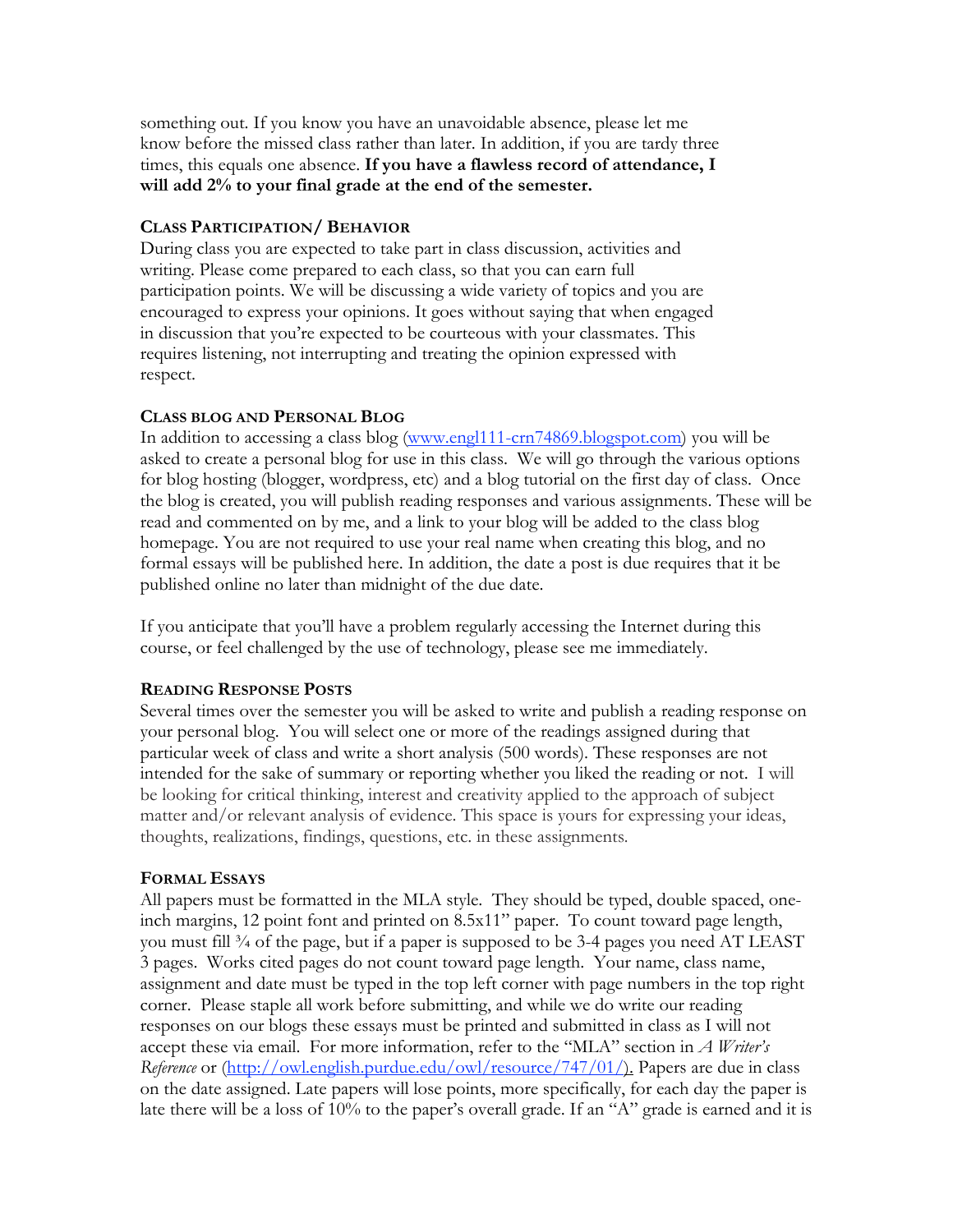one day late, the highest grade possible will be a "B." If a "B" grade is earned and is two days late a "D" is the highest grade a student can receive. It is important that you communicate with me and turn in your papers when they are due.

## **CONFERENCES**

We will meet twice during the semester for individual conferences: once to discuss your first essay and again to discuss your Academic Research topic. These conferences will take place during class time and will be scheduled in advance. If, for some reason, you are unable to attend your assigned conference time, please let me know as soon as possible. These meetings count as class and should you choose not to attend it will count as an absence.

#### **WRITING CENTER**

You are required to visit the Writing Center AT LEAST once during the course of the semester. This visit will be tallied into your Attendance/ Participation grade. I strongly urge you to plan your visits around your essay assignments. In order to receive full credit, you need to bring me a Writing Center business card (available at the front desk), dated and signed by your tutor. The Writing Center is located on the  $8<sup>th</sup>$  floor of Gruening and can be reached at (907) 474-5314. Every visit that you make after your required two will earn you 2% extra credit added to your final grade.

| Writing Center Hours: | Mon – Thurs: $10:00 - 4:00$ pm, $7:00 - 10:00$ pm, |
|-----------------------|----------------------------------------------------|
|                       | Friday: $10:00 - 1:00$ pm                          |
|                       | Sunday: $1:00 - 6:00$ pm                           |

# **OFFICE HOURS**

I will keep regular office hours Monday from 10:15am – 12:15pm, immediately following our class. **Please feel free to come to my office for any reason.** If you need to arrange an alternative time to meet outside of class, just let me know. My desk is located on the  $8<sup>th</sup>$ floor of Gruening. Turn right after stepping off the elevator and it's the first door on your left.

| <b>GRADING RUBRIC</b>    |                 |                 |
|--------------------------|-----------------|-----------------|
| ATTENDANCE/PARTICIPATION | 10%             |                 |
| <b>OBSERVATION ESSAY</b> |                 | 15%             |
| ANALYSIS ESSAY           | 15%             |                 |
| <b>RESEARCH PAPER</b>    | 30%             |                 |
| <b>REFLECTION ESSAY</b>  | 10%             |                 |
| <b>READING RESPONSES</b> |                 | 20%             |
| $A+ = 97 - 100\%$        | $A = 93 - 96\%$ | $A = 90 - 92\%$ |
| $B_{+} = 87 - 89\%$      | $B = 83 - 86\%$ | $B = 80 - 82\%$ |
| $C_{\rm{+}} = 77 - 79\%$ | $C = 73 - 76\%$ | $C = 70 - 72\%$ |
| $D+ = 67 - 69\%$         | $D = 63 - 66\%$ | $D = 60 - 62\%$ |
| $F =$ below 60%          |                 |                 |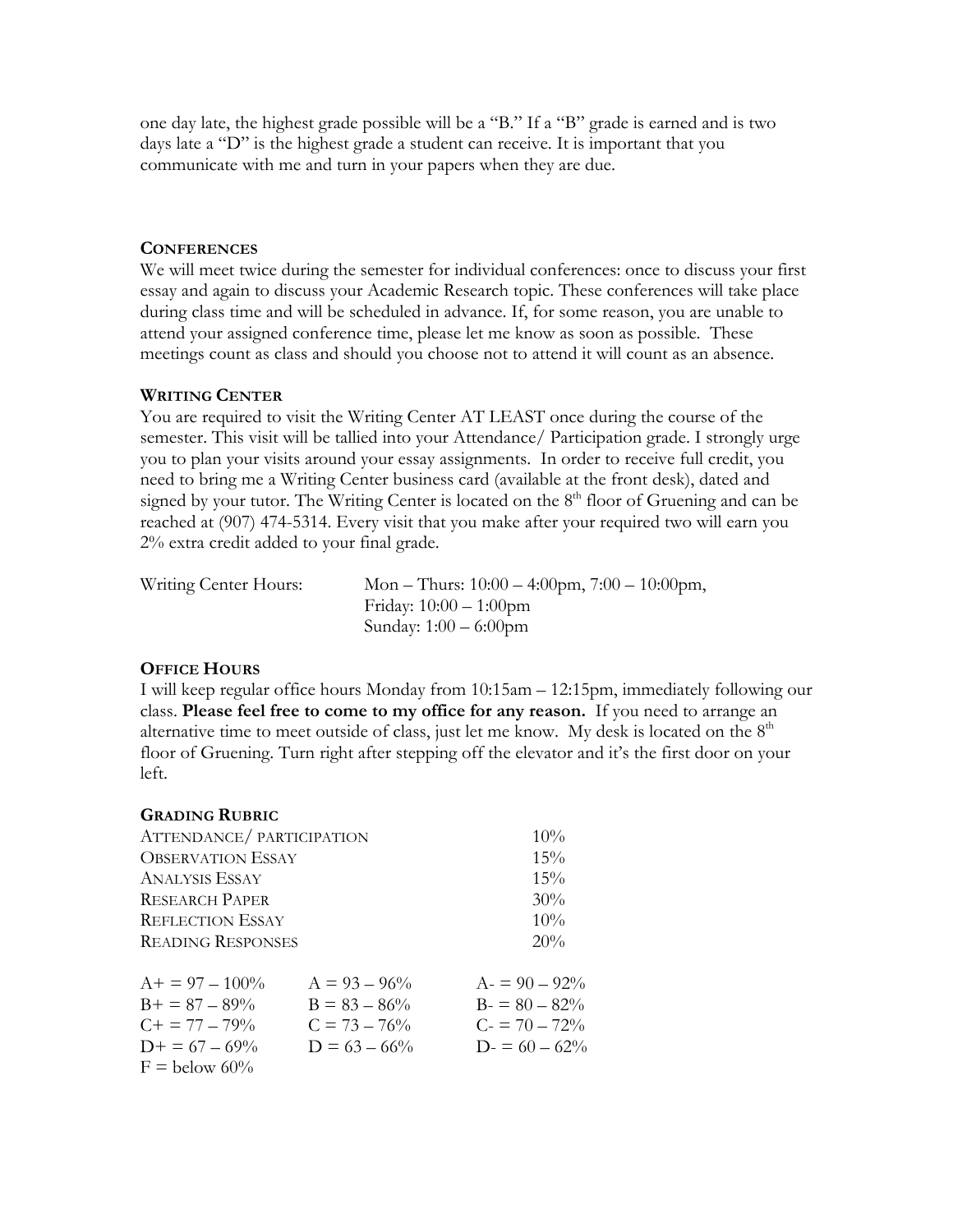\*YOU **MUST** TURN IN ALL THREE ESSAYS AND THE RESEARCH PAPER TO PASS THIS COURSE.

## **EXTRA CREDIT OPPORTUNITIES**

- Writing Center (or RSS) Tutorials (after your first required visit), in which you are tutored for work pertaining to our class: **1% extra credit**
- Attendance at Visiting Writers Events. Send me a paragraph or two summarizing the event by email: **1% extra credit**
- Attendance at UAF or community theatre or musical performance. Bring in your ticket stub, and a paragraph or two summarizing the performance: **1% extra credit**
- Writing content for our class website. Ideas include: a book review, if you stumble across an interesting article or Youtube video you can use critical inquiry to write about its relevance to our classroom discussion. **2.5% extra credit**
- Is there an on-campus event or performance that you want to write about for extra credit? Any alternate ideas not listed? See me.

Total Extra Credit: No more than  $5\%$  (not including the  $2\%$  for perfect attendance). So – you could potentially earn up to 7%!

# **CAMPUS SERVICES**

**Rural Student Services (RSS):** Supports students who have lived most of their lives in rural Alaskan communities. http://www.uaf.edu/ruralss • 202 Brooks Building • (907) 474-7871

**Students with Disabilities**: The Office of Disability Services implements the Americans with Disabilities Act (ADA) and insures that UAF students have equal access to the campus and course materials. If you have a disability please see me so that we can discuss accommodations.

(907) 474-5655 • fydso@uaf.edu

**The Writing Center:** The Writing Center is an excellent resource for all UAF students. The tutors on staff are available to go over your work at any stage and offer suggestions to make your writing stronger. You do not need an appointment for tutorials. However it is helpful to make an appointment to ensure that a tutor will be available. http://uaf.edu/english/writingcenter • (907) 474-5314

# **PLAGARISM**

Diana Hacker defines plagiarism as: (1) failing to cite quotations or borrowed ideas; (2) failing to enclose borrowed language in quotation marks, and (3) failing to put summaries and paraphrases in your own words.

If you are unsure about citation, please ask a representative at the Writing Center, or consult with your instructor. Appropriate action will be taken for any instance of plagiarism.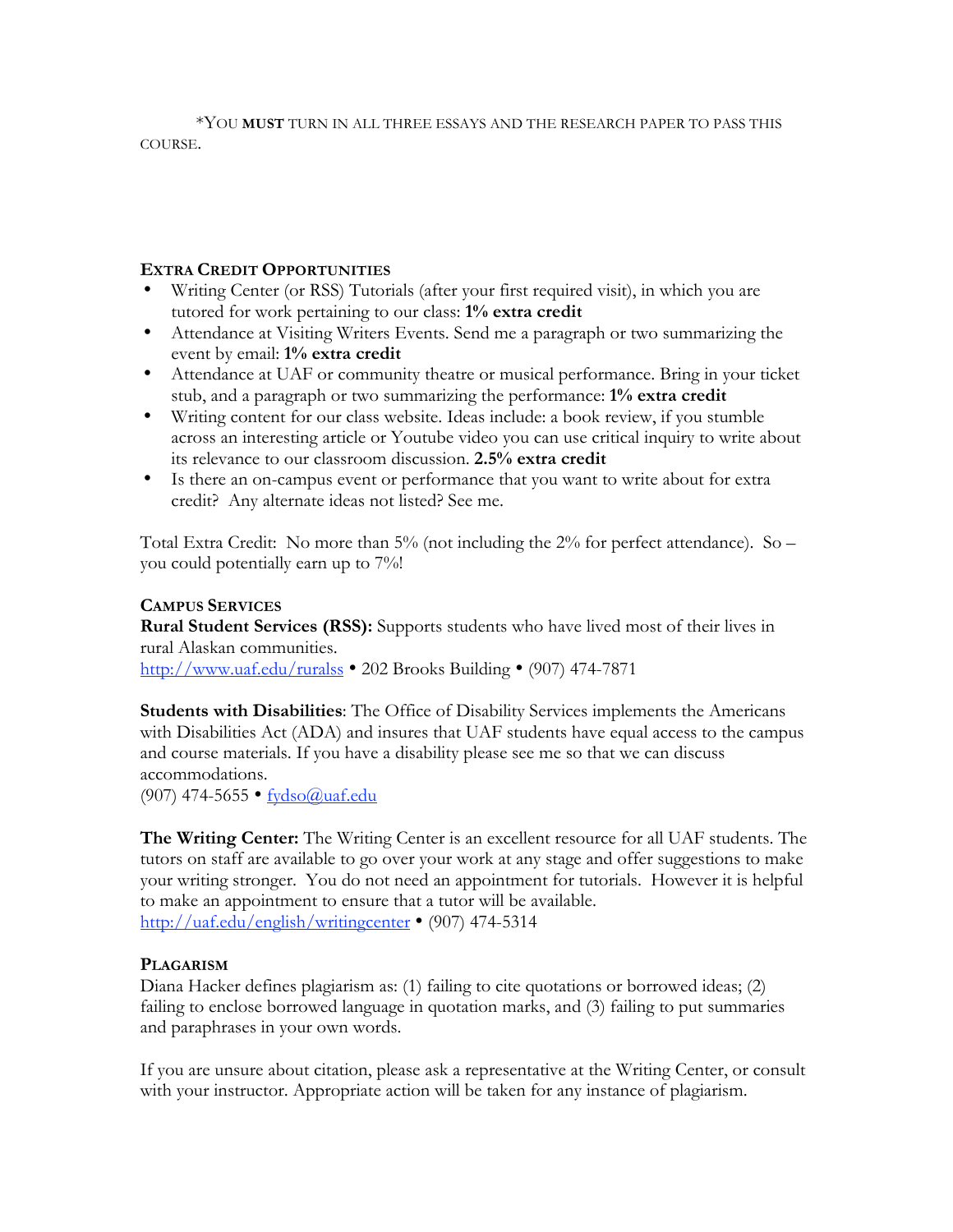WEEK ONE

9.2 Introductions and Blog Tutorial

## WEEK TWO

- 9.5 LABOR DAY: NO CLASS
- 9.7 Observation Unit Introduction Read: Syllabus, "Visualizing the Disabled Body **Due: Blog Address/ Intro Post**

## 9.9 **Due: Reading Response Post**

## WEEK THREE

- 9.12 Museum Visit Read: "People as Pictures" on blog
- 9.14 **Due: Museum Response Post**
- 9.16 **Due: Reading Response Post**

## WEEK FOUR

- 9.19 Peer Review **Due: Draft Observation Essay**
- 9.21 Sentence Workshop
- 9.23 Analysis Introduction **Due: Observation Essay**

#### WEEK FIVE

- 9.26 Read: "Soft Sciences Are Often Harder Than Hard Sciences"
- 9.28 Conference Sign-Up Read: "Understanding Comics" 9.30 Library

# **Due: Reading Response Post**

#### WEEK SIX

- 10.3 CONFERENCES: NO CLASS
- 10.5 CONFERENCES: NO CLASS
- 10.7 CONFERENCES: NO CLASS

#### WEEK SEVEN

- 10.10 Read: "Only Daughter" **Due: Conf. Response Post**
- 10.12 Read: "Neat People vs. Sloppy People"
- 10.14 **Due: Reading Response Post**

#### WEEK EIGHT

- 10.17 Read: "Learning the Language"
- 10.19 Read: "Me Talk Pretty One Day" on Blog
- 10.21 **Due: Reading Response Post**

#### WEEK NINE

10.24 Peer Review

## **Due: Draft Analysis Essay**

- 10.26 Sentence Workshop
- 10.28 Synthesis Introduction **Due: Analysis Essay**

## WEEK TEN

- 10.31 Read: "Beyond Information Revolution"
- 11.2 Read: "Where I Come From Is Like This"
- 11.4 **Due: Reading Response Post**

## WEEK ELEVEN

- 11.7 Research Topics
- 11.9 Conference Sign-Up
- 11.11 **Due: Research Plan Post**

#### WEEK TWELVE

- 11.14 CONFERENCES: NO CLASS **Due: Research Prospectus**
- 11.16 CONFERENCES: NO CLASS
- 11.18 CONFERENCES: NO CLASS

# WEEK THIRTEEN

#### 11.21 **Due: Annotated Bibliography**

- 11.23 Citation
- 11.25 THANKSGIVING HOLIDAY: NO CLASS

#### WEEK FOURTHEEN

- 11.28 Peer Review **Due: Draft Research Paper**
- 11.30 Sentence Workshop
- 12.2 **Due Research Paper**

#### WEEK FIFTEEN

12.5 Read: "The Banking Concept of Education"